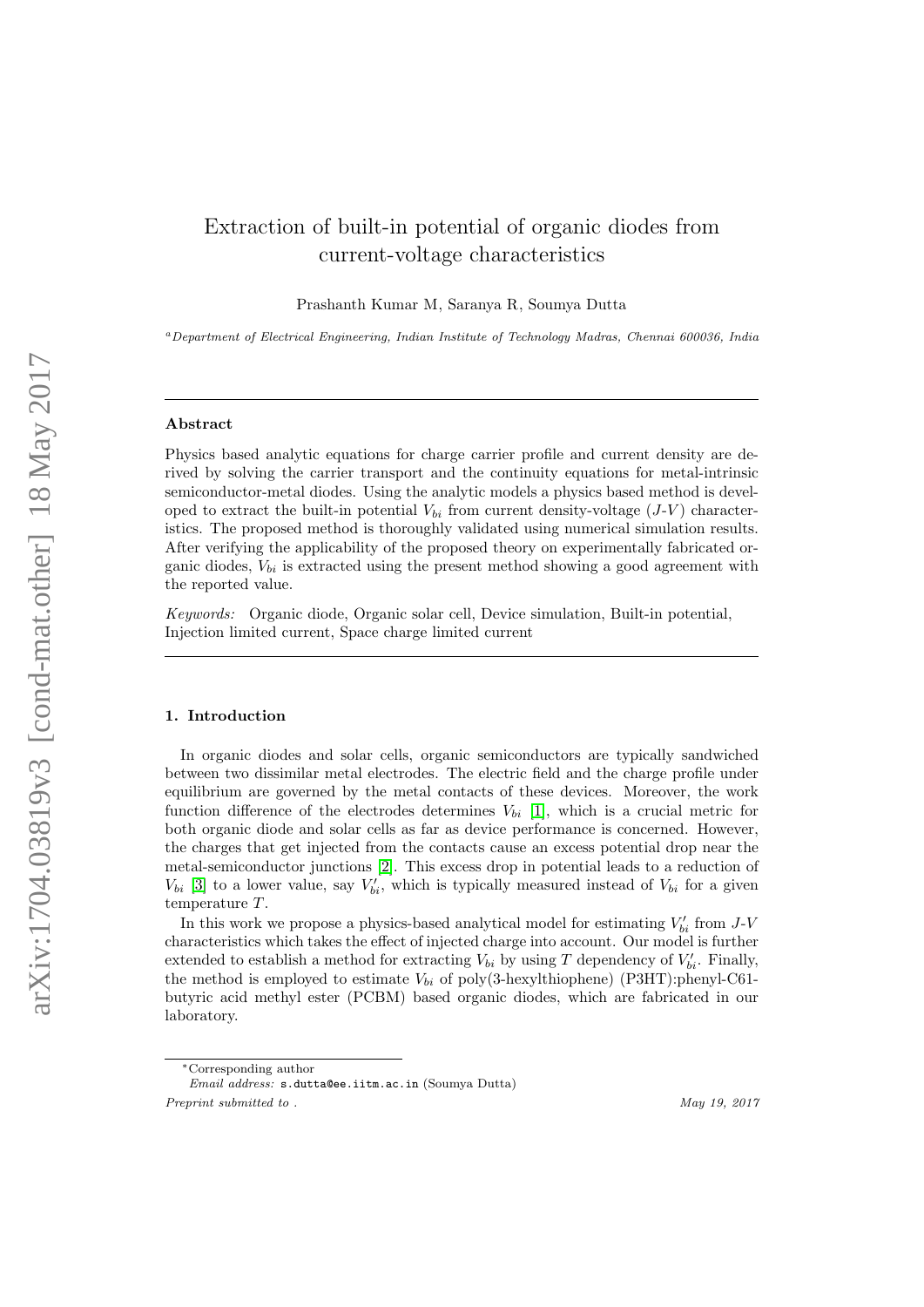### 2. Simulation and analytical results



<span id="page-1-0"></span>Figure 1: A schematic of equilibrium energy-band diagram of an organic diode, with organic semiconductor of thickness d and bandgap  $E_q$ , where LUMO and HOMO being the lowest unoccupied and highest occupied molecular orbitals, respectively.

We use the Metal-Insulator-Metal methodology for numerical simulation [\[4,](#page-14-3) [5,](#page-14-4) [6\]](#page-14-5). The numerical simulations are done using the commercially available the Sentaurus technology computer-aided design (TCAD) tool [\[7\]](#page-14-6). In numerical simulations, we consider Schottky contacts at anode and cathode with barriers  $\phi_1$  ( $\phi_3$ ),  $\phi_2$  ( $\phi_4$ ) for electrons (holes) respectively [Fig. [1\]](#page-1-0).

Therefore the carrier concentrations at the contacts are determined by thermionic emission process and are given as

<span id="page-1-1"></span>
$$
n_0 = N_C \exp\left(-\frac{\phi_1}{qV_t}\right), \quad n_d = N_C \exp\left(-\frac{\phi_2}{qV_t}\right),
$$
  
\n
$$
p_0 = N_V \exp\left(-\frac{\phi_3}{qV_t}\right), \quad p_d = N_V \exp\left(-\frac{\phi_4}{qV_t}\right),
$$
\n(1)

where  $V_t$  is the thermal voltage,  $n_0$  ( $p_0$ ),  $n_d$  ( $p_d$ ) are the electron (hole) concentration at anode and cathode respectively,  $N_C$  ( $N_V$ ) is the effective density of states for electrons (holes).

#### 2.1. Classification of diodes

At equilibrium (applied voltage  $V = 0$  V ) the dissimilar metal work-functions are aligned leading to band bending [Fig. [1\]](#page-1-0) which sets up a built-in electric field inside the device. The strength of the built-in electric field depends on  $V_{bi}$ , d and the injected charge. Depending on the magnitude of the injected charge and its effect on the electric field, the diodes can be classified into two categories: (1) Low space charge (LSC) case. (2) High space charge (HSC) case. The injected charge can be modified by changing  $N_C$  $(N_V)$ , barrier for electrons (holes) and the temperature. In this particular study we keep  $N_c$  ( $N_V$ ) unchanged and vary the barriers for electrons (holes) and the temperature to explain LSC and HSC cases. The parameters associated with the simulation for LSC and HSC cases are given in Fig. [2.](#page-2-0)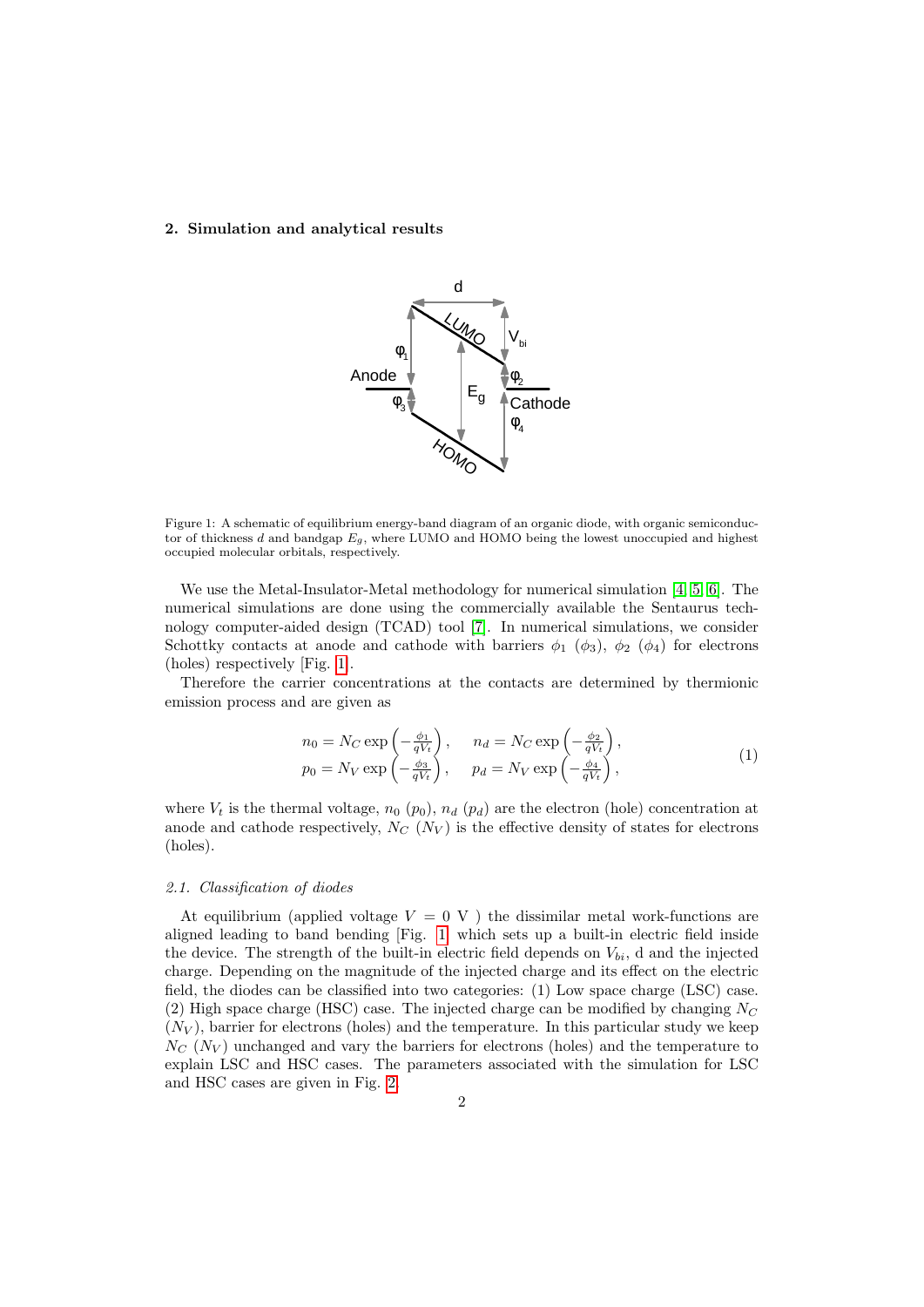

<span id="page-2-0"></span>Figure 2: (a) The band diagram for LSC case for different V (TCAD results), (b) Electric field profile of LSC (lines) and HSC (symbols) cases for different V . The parameters used for the simulation of LSC case are  $E_g = 1.3$  eV,  $\phi_1 = 1.0$  eV,  $V_{bi} = 0.7$  V,  $\mu_n = \mu_p = 1 \times 10^{-4}$  cm<sup>2</sup>/Vs,  $N_C = N_V = 1 \times 10^{19}$ cm<sup>-3</sup>,  $\varepsilon = 3.3\varepsilon_0$ ,  $d = 100$  nm and T = 300 K. HSC case is resembled by changing  $\phi_1$  to 1.15 eV and keeping all other parameters same as that of LSC.

# 2.1.1. Low Space Charge case

In LSC case, the field due to the injected charge is very less compared to the electric field generated due to work-function difference. Hence the electric field is expected to be uniform by maintaining linear band bending [Fig. [2\(](#page-2-0)b)] inside the device [Fig. [2\(](#page-2-0)a)]. The injected carriers (from metals) undergo diffusion and drift concurrently in opposite direction to each other, as a consequence of concentration gradient and electric field respectively. Thus in order to model the carrier profiles and the current density, both drift and diffusion have to be considered simultaneously. The transport equation, describing electron current density, can be expressed as

<span id="page-2-1"></span>
$$
J_n = qn\mu_n E + q\mu_n V_t \frac{\partial n}{\partial x},\tag{2}
$$

where q is the electron charge,  $E(x)$  is the electric field,  $n(x)$  is the electron carrier concentration and  $\mu_n$  is the mobility of electron. As discussed above,  $E(x)$  is uniform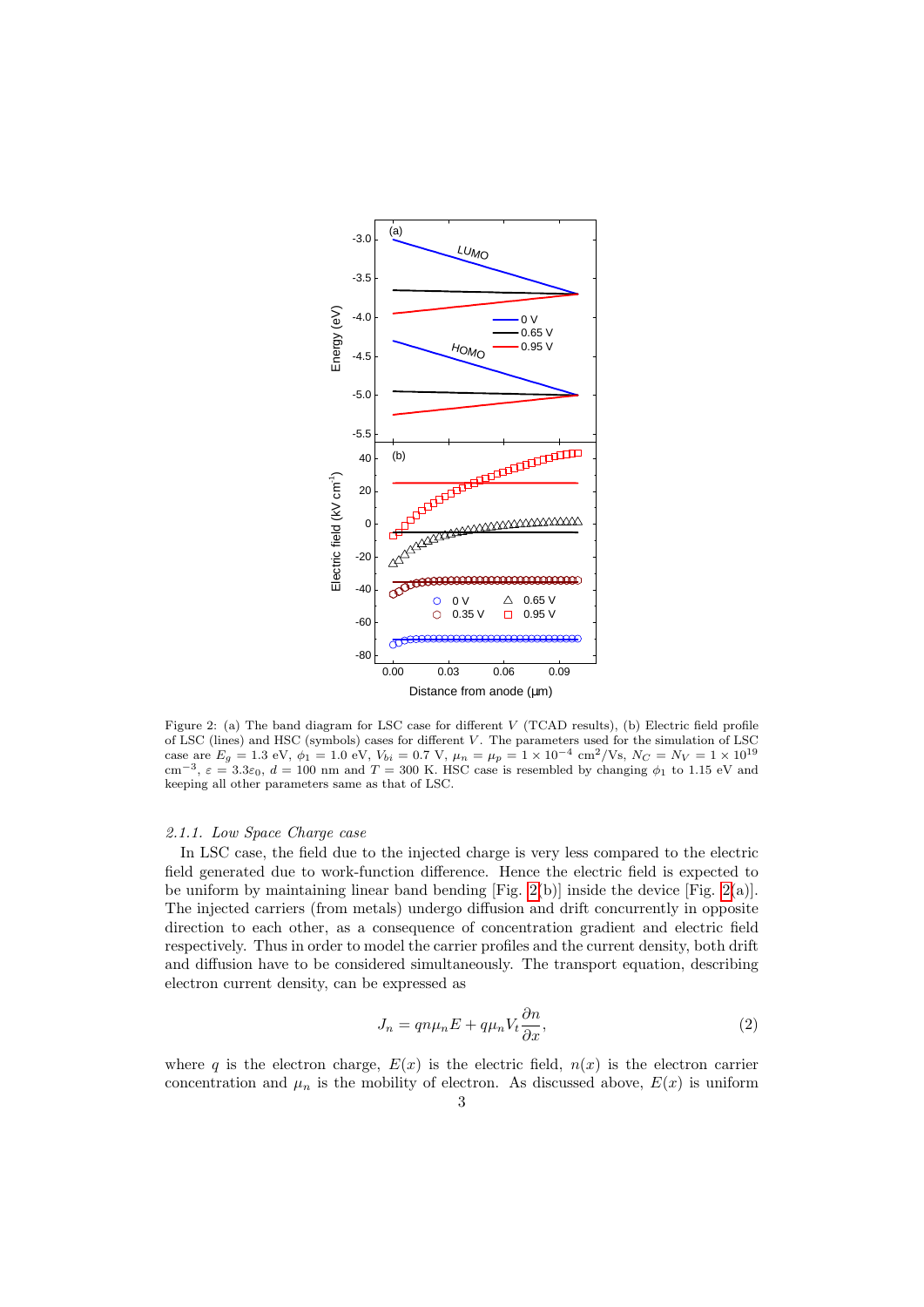and it is represented as

<span id="page-3-0"></span>
$$
E(x) = \frac{-\left(V_{bi} - V\right)}{d}.\tag{3}
$$

In order to arrive at analytic solution under steady state conditions, we consider three assumptions: (1) Semiconductor is intrinsic, (2) Carrier mobilities ( $\mu_n$  and hole mobility  $\mu_p$ ) are constant with respect to V and T, (3) There is no carrier generation and recombination. The last assumption modifies the continuity equation for electrons as

<span id="page-3-1"></span>
$$
\frac{\partial J_n(x)}{\partial x} = 0.
$$
\n(4)

Using Eqs. [\(2\)](#page-2-1), [\(3\)](#page-3-0) and [\(4\)](#page-3-1), a second order differential equation is developed for  $n(x)$  as

$$
\frac{\partial^2 n(x)}{\partial x^2} + \frac{E(x)}{V_t} \frac{\partial n(x)}{\partial x} = 0.
$$
 (5)

By employing the thermionic emission boundary condition for electrons [Eq. [1\]](#page-1-1), an analytic solution for  $n(x)$  is obtained as

<span id="page-3-2"></span>
$$
n(x) = \frac{n_d - n_0 \exp\left(\frac{V_{bi} - V}{V_t}\right) + (n_0 - n_d) \exp\left(\frac{V_{bi} - V}{V_t} \frac{x}{d}\right)}{1 - \exp\left(\frac{V_{bi} - V}{V_t}\right)}.
$$
(6)

Similar approach can be used to obtain an analytic solution for holes.



<span id="page-3-3"></span>Figure 3: Electron profile for different V as annotated, using TCAD simulation (symbols) and Eq. [6](#page-3-2) (solid lines).

The extracted electron profile inside the device using TCAD simulation (symbols) and Eq. [6](#page-3-2) (solid lines) for different V are compared in Fig. [3](#page-3-3) which ensures that Eq. 6 is in good agreement with the TCAD results. Further, the analytic solution for current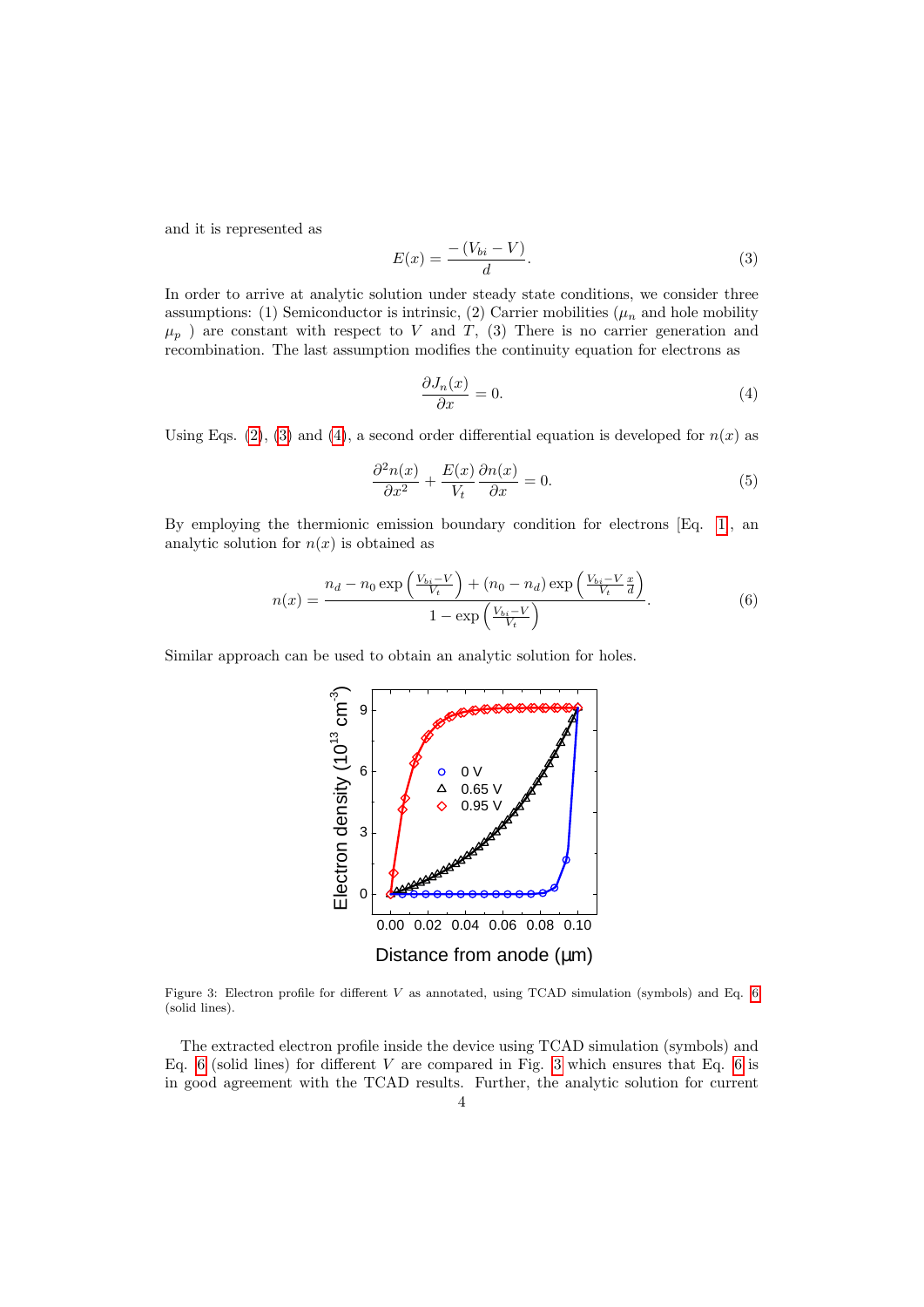density can be expressed using Eqs.  $(2)$ ,  $(3)$ ,  $(6)$  and their hole counterparts as

<span id="page-4-0"></span>
$$
J = \frac{q\left(\mu_n n_0 + \mu_p p_d\right) \left(V_{bi} - V\right) \left[\exp\left(\frac{V}{V_t}\right) - 1\right]}{d\left[1 - \exp\left(-\frac{V_{bi} - V}{V_t}\right)\right]}.\tag{7}
$$

The variation of  $J$  with respect to  $V$ , based on TCAD simulation (symbols) and Eq. [7](#page-4-0)



<span id="page-4-1"></span>Figure 4: J-V characteristics for LSC case where the symbols are TCAD and solid lines are model (Eq. [7\)](#page-4-0).

(solid line) are displayed in Fig. [4,](#page-4-1) showing excellent consistency. A similar equation has been reported by different groups in the literature [\[4,](#page-14-3) [8\]](#page-14-7). Where S Jung et al. arrived at a similar analytical equation for less disordered organic materials with Gaussian density of states. However, the present method is completely rest upon charge based model with coherent device physics considering the effective density of states.

According to Fig. [3,](#page-3-3) charge increases exponentially from anode to cathode for  $V < V_{bi}$ (0.7 V in particular). The exponential nature of charge along with linear variation of  $E(x)$  with V results in exponential variation of J with respect to V. On the other hand, for  $V > V_{bi}$ , the charge carrier profile changes significantly [Fig. [3\]](#page-3-3) by virtue of field reversal [Fig. [2\]](#page-2-0). Charge carrier concentration increases from anode to cathode like a logistic function [Fig. [3\]](#page-3-3), maintaining its spatially uniform nature inside the device except near the anode-semiconductor junction. The uniform nature of both charge carrier concentration and electric field profiles leads to a linear variation of current. In LSC case, the current is typically injection limited current (ILC) since dominant part of the current is controlled by the injected charge carriers.

#### 2.1.2. High Space Charge case

In HSC case, the electric field due to the injected charge becomes comparable to the electric field associated with band bending, expressed by Eq. [3.](#page-3-0) Hence the net electric field within the device becomes non-uniform. HSC case can be realized by reducing the barrier height for electrons (holes) or by increasing  $N_C$  ( $N_V$ ) or by increasing the thickness of the semiconductor. However, in this study HSC is realized by reducing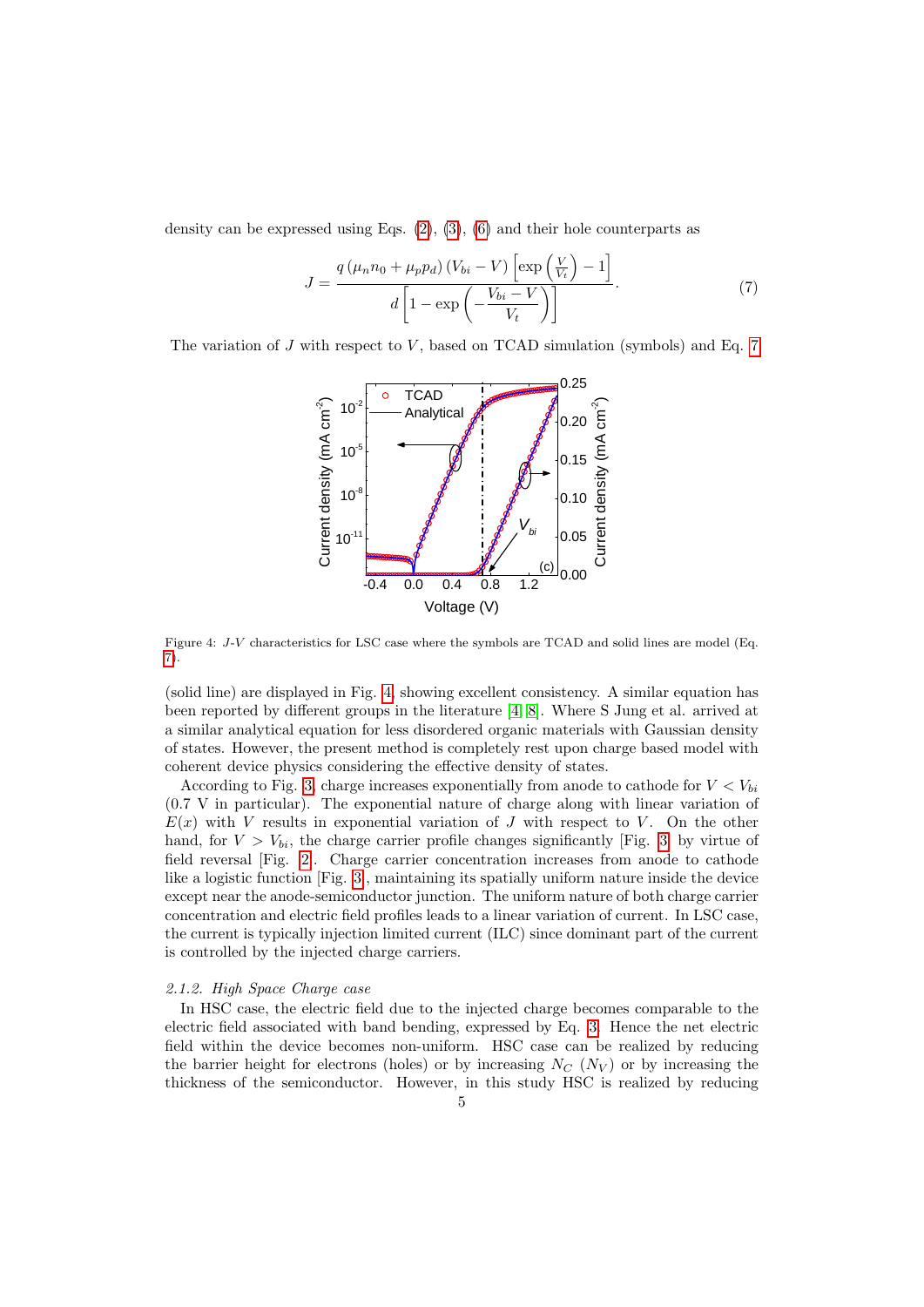

<span id="page-5-1"></span>Figure 5: J-V characteristics for HSC case, where the symbols are TCAD and solid lines are model (Eq. [9\)](#page-5-0).

the barrier height at anode-semiconductor junction in particular. Under equilibrium, a uniform electric field is observed within the device except near the anode-semiconductor junction where injected charge is high [Fig. [2\(](#page-2-0)b)]. However, for  $V < V_{bi}$  the magnitude of uniform electric field is slightly less than that of LSC case. Thus, J-V characteristics maintain the same exponential nature as that of LSC case, exhibiting a reduction in built-in potential [Fig. [5\]](#page-5-1). Hence it is essential to modify the electric field in case of HSC by reducing  $V_{bi}$  to  $V_{bi} - \phi$  (i.e.,  $V'_{bi}$ ) where  $\phi$  accounts for the reduction in  $E(x)$ due to the injected charge. However, in case of  $V > V'_{bi}$ , the non-linearity in electric field profile near the anode-semiconductor junction becomes predominant upon applying voltage and spreads throughout the device differing drastically from that of LSC case. As a consequence, the electric field and the carrier concentration become interdependent, leading to non-linear  $J-V$  characteristics. The current density varies with square of  $V$ eading to non-linear  $J-V$  characteristics. The current density varies with square of  $V$  (for  $V > V'_{bi}$ ) as evidenced by a linear nature of  $\sqrt{J-V}$  characteristics [Fig. [5\]](#page-5-1). As the current is controlled by the space charge, it is space charge limited current (SCLC).

For  $V \langle V'_{bi}, V'_{bi} \rangle$  in the uniform electric field region, the electric field strength can be modeled as

<span id="page-5-2"></span>
$$
E(x) = \frac{-\left(V'_{bi} - V\right)}{d}.\tag{8}
$$

Using Eq. [8,](#page-5-2) Eq. [7](#page-4-0) can be modified as

<span id="page-5-0"></span>
$$
J = \frac{q\left(\mu_n n_0 + \mu_p p_d\right) \left(V'_{bi} - V\right) \left[\exp\left(\frac{V}{V_t}\right) - 1\right]}{d\left[1 - \exp\left(-\frac{V'_{bi} - V}{V_t}\right)\right]}.
$$
\n(9)

J-V characteristic using Eq. [\(9\)](#page-5-0) shows a good agreement with TCAD results under  $V < V'_{bi}$  for  $\phi = 0.0544$  V [Fig. [5\(](#page-5-1)d)], where  $\phi$  is obtained by fitting TCAD results with Eq. [\(9\)](#page-5-0).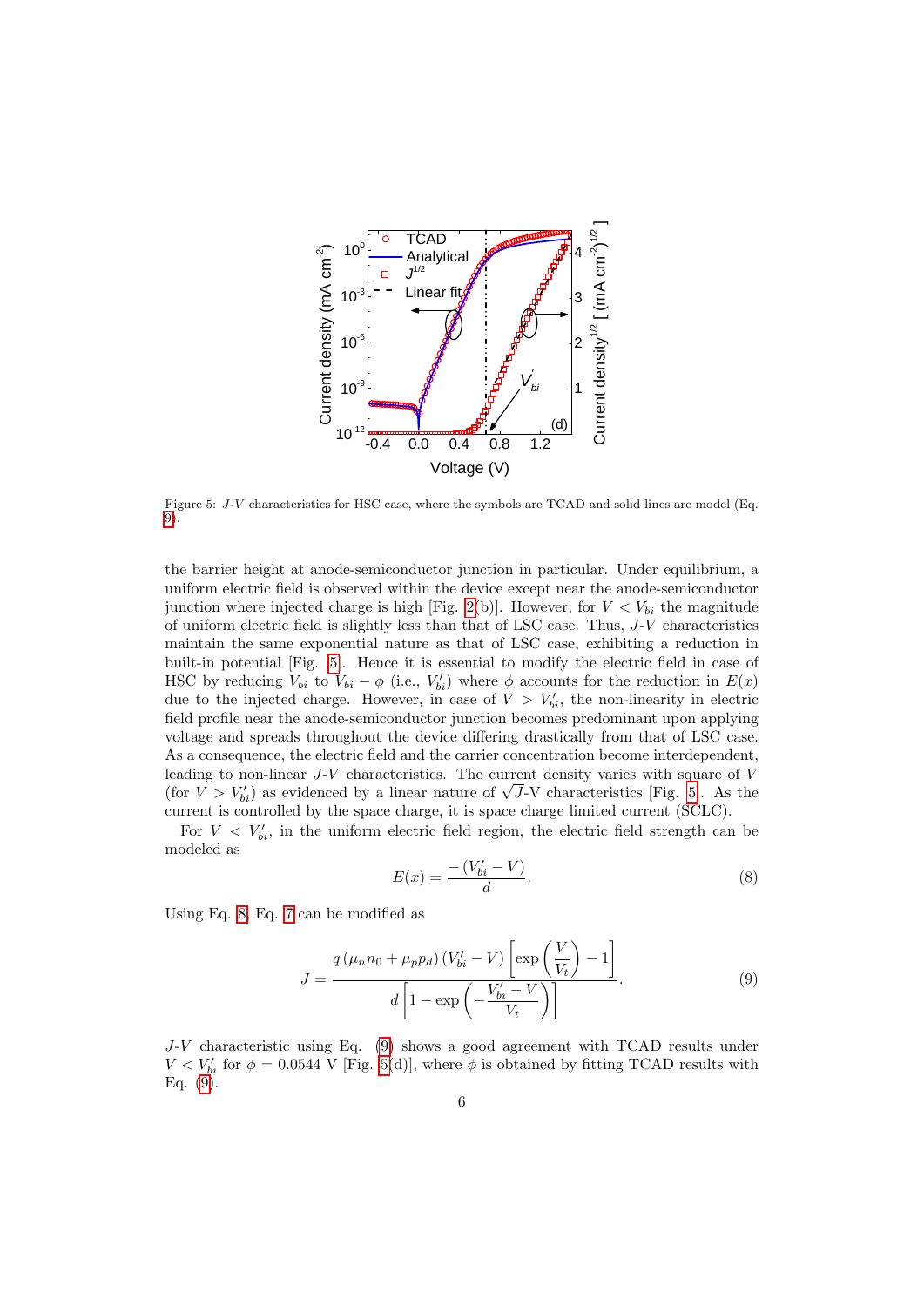# 2.2. Extraction of Built-in potential

In LSC case, J changes its nature from exponential to linear for  $V > V_{bi}$ , whereas in HSC case, J changes its nature from ILC to SCLC for  $V > V'_{bi}$ . Most of the practical organic diodes belong to HSC case. To understand more about current transition from exponential to linear or ILC to SCLC, we adopt a function G, proposed by Mantri et al. [\[9\]](#page-14-8), where  $G$  is defined as

<span id="page-6-2"></span>
$$
G = \frac{\partial \ln(J)}{\partial \ln(V)}.
$$
\n(10)

The variation of  $G$  with respect to  $V$  shows three distinct regions signifying three different



<span id="page-6-0"></span>Figure 6: G-V characteristics for LSC.



<span id="page-6-1"></span>Figure 7:  $V_{\alpha}$  variation with temperature for different  $V_{bi}$  with  $\phi_2 = 0.45$  eV (TCAD results).

nature of current [Fig. [6\]](#page-6-0). In region-1, the variation of  $G$  can be fitted using a simple exponential function of V as  $[\exp(V/V_t) - 1]$ , as represented by solid line. In region-3, 7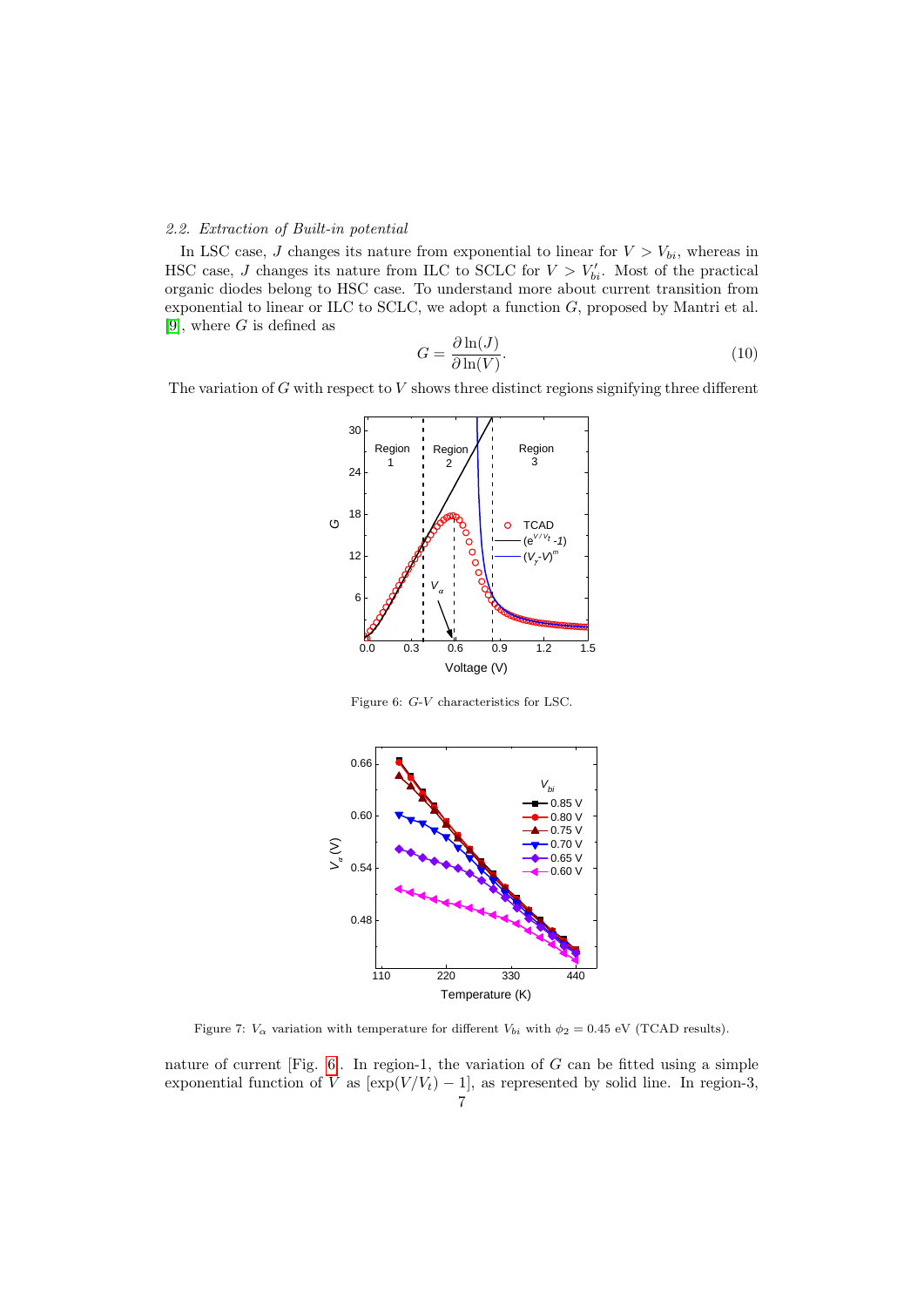G follows a power law as  $(V_\gamma - V)^m$  with an exponent m, where  $V_\gamma$  and m are fitting parameters. Transition between these two regions (1 and 3) occurs through region-2, showing a combined effect of exponential and power law. Moreover, in region-2, G-V characteristics exhibit a peak at a voltage, termed as  $V_{\alpha}$ . TCAD simulation results for the variation of  $V_{\alpha}$  with respect to temperature as a function of different  $V_{bi}$  is depicted in Fig. [7.](#page-6-1) It emphasizes that modeling  $V_{\alpha}$  variation with  $V_{bi}$  will help in determining  $V_{bi}$  from J-V characteristics. Using Eq. [\(9\)](#page-5-0) and Eq. [\(10\)](#page-6-2), a unified expression for G is developed as

<span id="page-7-0"></span>
$$
G = \frac{V}{V_t \left[1 - \exp\left(-\frac{V_{bi}' - V}{V_t}\right)\right]} + \frac{V}{V - V_{bi}'}.\tag{11}
$$

Eq. [\(11\)](#page-7-0) consists of two terms which correspond to two different nature of current. First



<span id="page-7-1"></span>Figure 8: G-V characteristics for LSC and HSC cases, where the symbols are TCAD and solid lines are model (Eq. [11\)](#page-7-0).

term shows exponential nature, whereas the second term represents a power law with  $V_{\gamma} = V'_{bi}$  and  $m = 1$ . Eq. [\(11\)](#page-7-0) shows an excellent match with the TCAD results for LSC case, where  $V'_{bi} = V_{bi}$  [Fig. [8\]](#page-7-1). In case of HSC, there is indeed a good agreement between Eq.  $(11)$  and TCAD results throughout regions 1 and 2. However,  $G-V$  characteristics deviate from Eq. [\(11\)](#page-7-0) in region-3 due to the presence of SCLC, which cannot be captured by the present model. Thus Eq. [11](#page-7-0) is in good agreement with the TCAD results for both LSC and HSC cases throughout region-1 and region-2. Hence Eq. [\(11\)](#page-7-0) can be used for extracting  $V_{\alpha}$  for both LSC and HSC cases. Using Eq. [\(11\)](#page-7-0) and equating its first derivative to zero at  $V = V_\alpha$ , we obtain

<span id="page-7-2"></span>
$$
V'_{bi}V_t - (V'_{bi} - V_{\alpha})^2 \left[ 1 + \frac{V_{\alpha}}{V_t} \exp\left(-\frac{V'_{bi} - V_{\alpha}}{V_t}\right) \right] = 0.
$$
 (12)

Eq. [\(12\)](#page-7-2) can be solved numerically to get  $V'_{bi}$ . For higher values of  $V_{bi}$ , the second term inside the square brackets of Eq. [\(12\)](#page-7-2) can be neglected. Therefore, a compact analytical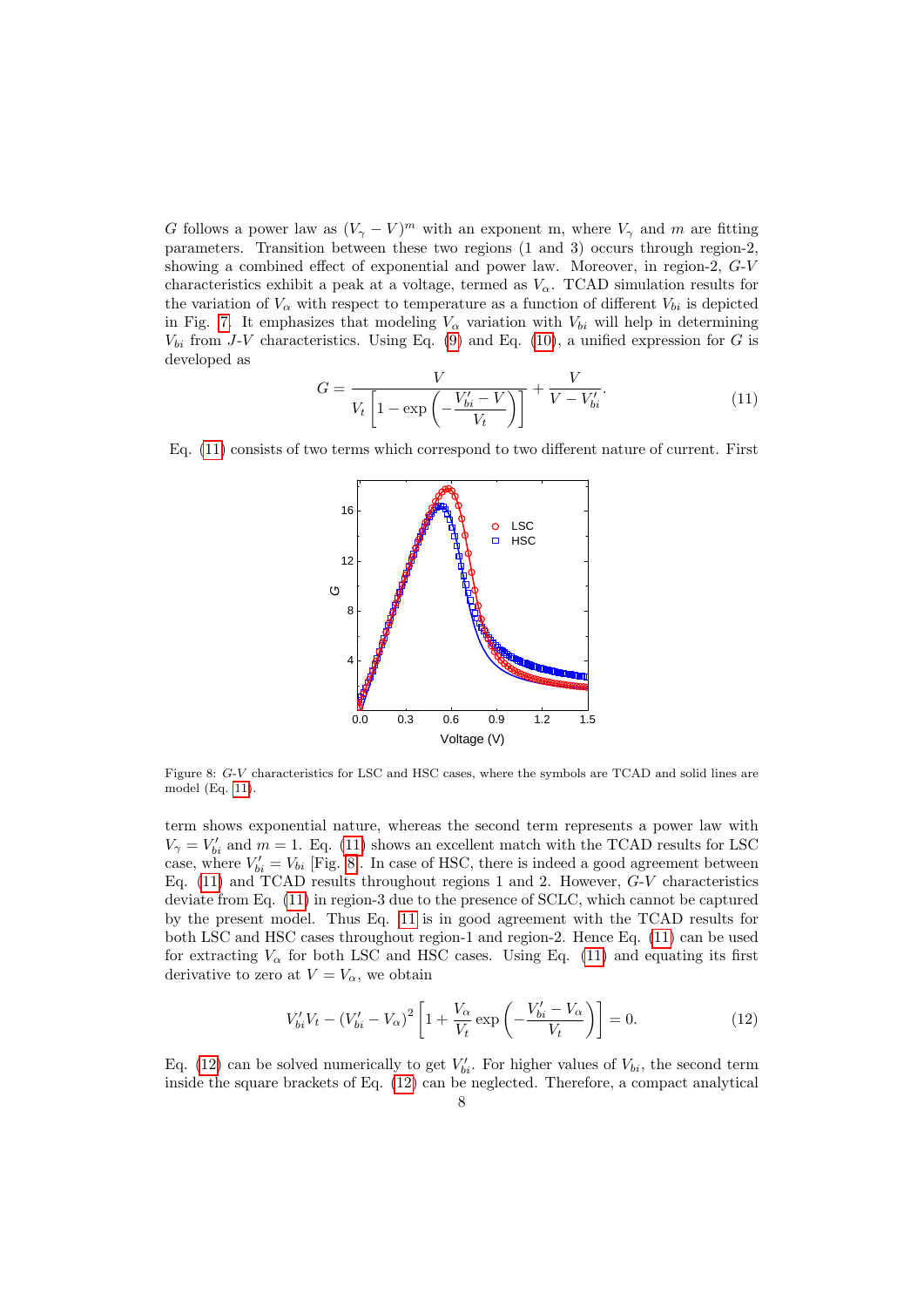equation is realized for  $V_{\alpha}$  as

$$
V_{\alpha} = V'_{bi} - (V'_{bi} V_t)^{1/2}.
$$
\n(13)

Subsequently  $V'_{bi}$  is calculated as

<span id="page-8-0"></span>
$$
V'_{bi} = \left(\frac{\sqrt{V_t} + \sqrt{V_t + 4V_\alpha}}{2}\right)^2.
$$
\n(14)

Using Eq. [\(14\)](#page-8-0) and the value of  $V_{\alpha}$  (extracted from G-V characteristics),  $V'_{bi}$  can be cal-



<span id="page-8-1"></span>Figure 9:  $V'_{bi}$  variation with respect to T for different  $V_{bi}$  with  $\phi_2 = 0.45$  eV, where the symbols are TCAD and solid lines are model (Eq. [14\)](#page-8-0).



<span id="page-8-2"></span>Figure 10: Variation of extracted  $V_{bi}$  and  $\phi_3$  with respect to  $\phi_1$ , for different  $\phi_2$ , where the symbols are TCAD and solid lines are model (Eq. [16\)](#page-9-0).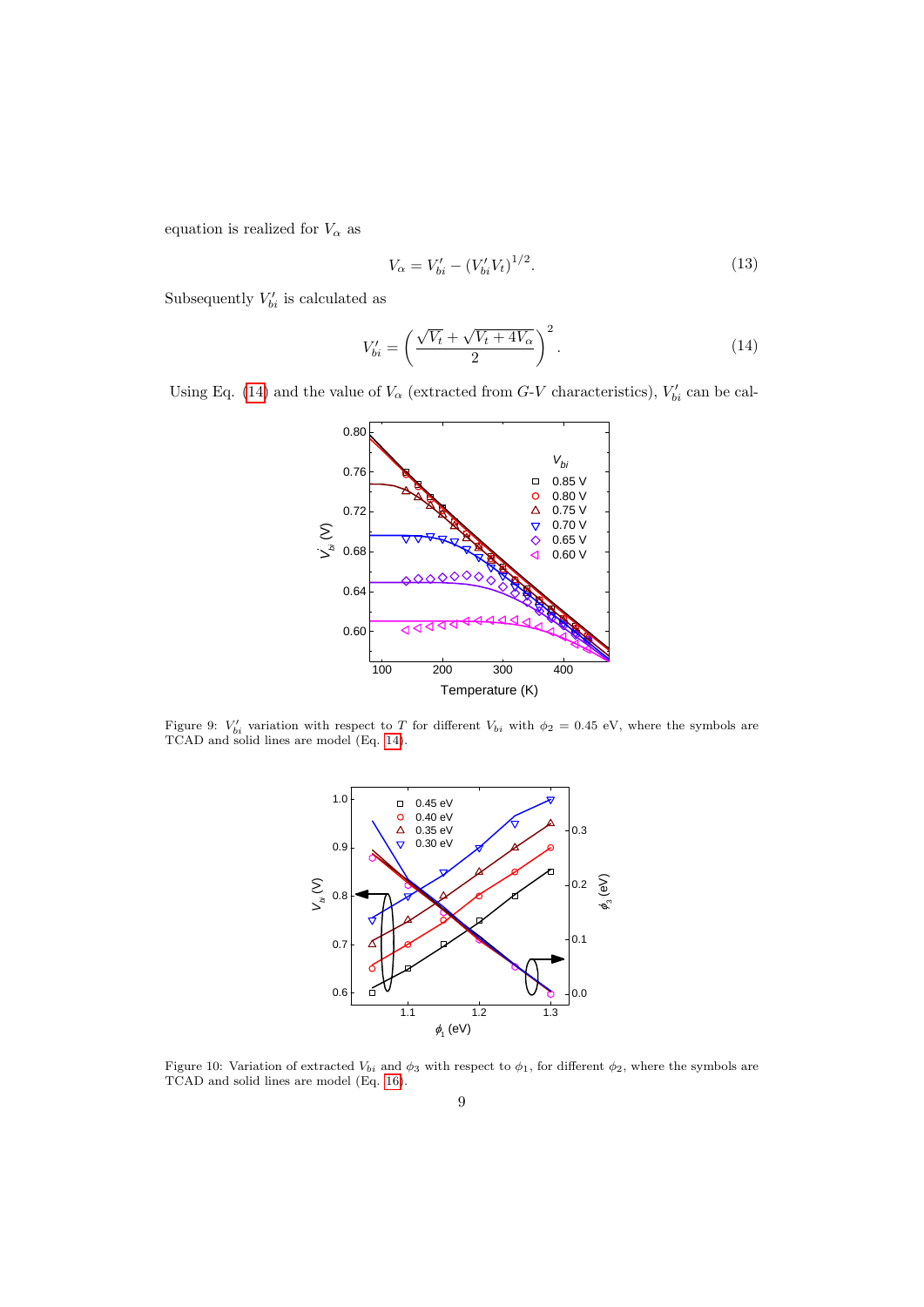culated. It is evident from Fig. [9](#page-8-1) that  $V'_{bi}$  increases with the decrease in T and saturates to  $V_{bi}$ . The variation of  $V'_{bi}$  with respect to T arises due to  $\phi$ , which in turn depends on dominant injected charge near metal-semiconductor junction  $[p_0 = N_V \exp(-\phi_3/(kT))]$ ] and thereby on T. Upon decreasing temperature, the amount of injected charge decreases, resulting  $\phi$  tends to be zero and hence  $V'_{bi}$  approaches to  $V_{bi}$ .  $\phi$  can be calculated from the relation  $\phi = V_{bi} - V'_{bi}$  for different T and  $V_{bi}$ . From the variation of  $\phi$  with respect to T, a semi-empirical model is developed for  $\phi$  as

<span id="page-9-1"></span>
$$
\phi = kT \ln \left[ \frac{q \varepsilon N_V \exp\left(-\frac{\phi_3}{kT}\right)}{r C_g^2 V_t} + 1 \right],\tag{15}
$$

where  $C_q = \varepsilon/d$ ,  $\varepsilon$  is the dielectric constant and r is a fitting parameter being independent of T. Using Eq. [\(15\)](#page-9-1),  $V'_{bi}$  can be written as

<span id="page-9-0"></span>
$$
V'_{bi} = V_{bi} - kT \ln \left[ \frac{q \varepsilon N_V \exp\left(-\frac{\phi_3}{kT}\right)}{r C_g^2 V_t} + 1 \right]. \tag{16}
$$

 $V_{bi}$  and  $\phi_3$  can be obtained by solving Eq. [\(16\)](#page-9-0) self-consistently with T dependent variation of  $V'_{bi}$ . The extracted parameters are in good agreement with TCAD results and it is validated for different combinations of  $\phi_1$  and  $\phi_2$ , which shows the robustness of our model [Fig. [10\]](#page-8-2).

# 3. Experimental results

In order to validate our model,  $V_{bi}$  is extracted from experimental results of the organic solar cell, fabricated in our laboratory. Organic solar cells consisting of P3HT:PCBM as active material with aluminum (Al) as cathode and indium tin oxide (ITO)/poly(3,4 ethylenedioxythiophene):polystyrene sulfonate (PEDOT:PSS) as anode were fabricated inside a nitrogen glove box and characterized in a vacuum probe station. In order to validate the versatility of our model, we used three different thicknesses, 173 nm (Device A), 154 nm (Device B) and 106 nm (Device C) of P3HT:PCBM, resulting from the spin speed of 850 rpm, 1000 rpm and 1500 rpm respectively. J-V characteristics of device A as a function of temperature is plotted in semilogarithmic scale and linear scale, as shown in Fig. [11.](#page-10-0) It is observed that the forward current increases with increase in temperature as expected.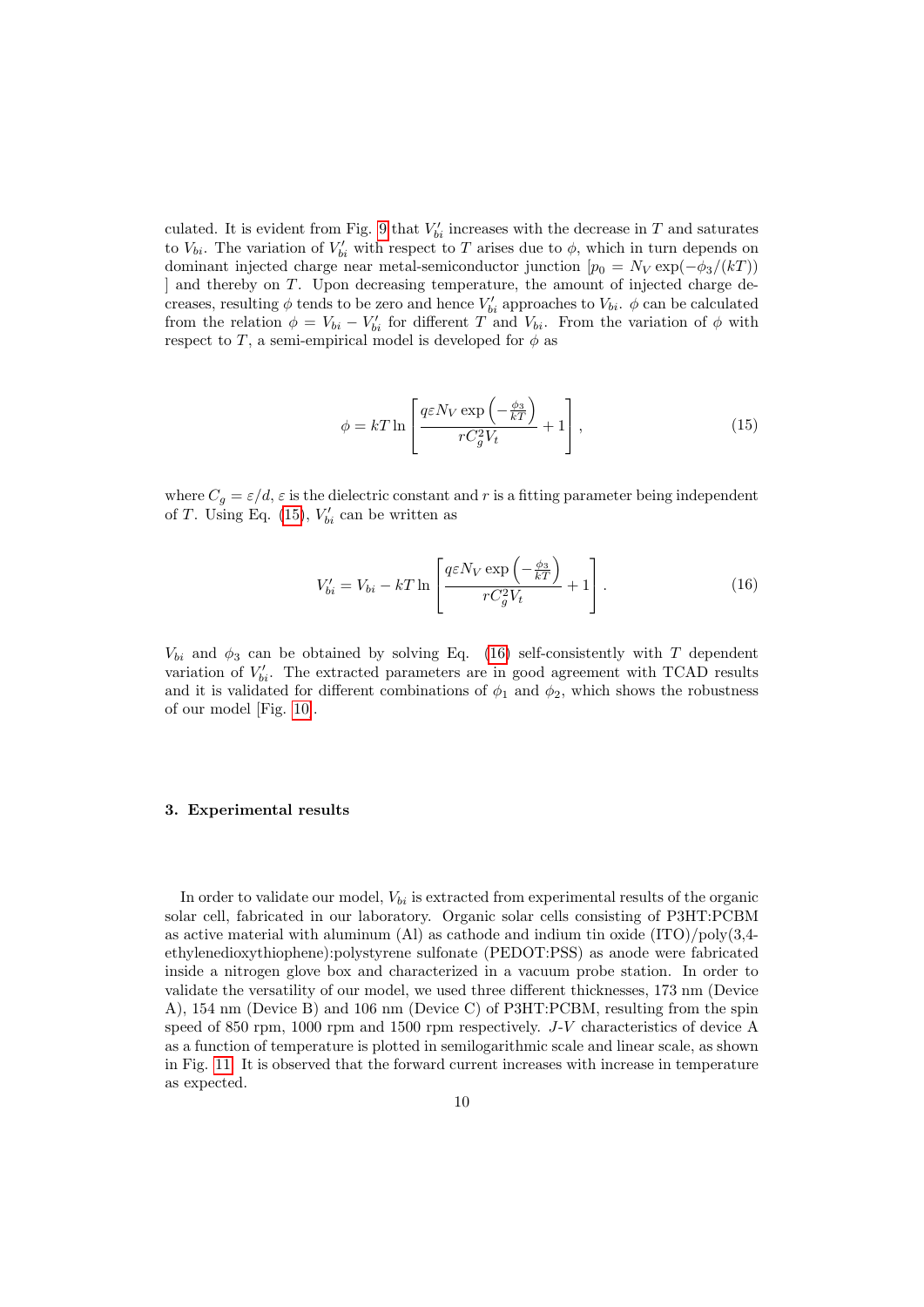

<span id="page-10-0"></span>Figure 11: Experimental J-V characteristics for device A.



<span id="page-10-1"></span>Figure 12:  $\ln(J)$  variation with  $1/V_t$  for different applied voltages, where symbols are experimental and solid lines are linear fit to the experimental data for device A.



<span id="page-10-2"></span>Figure 13: Variation of S with applied voltage for different P3HT:PCBM spin speeds, where symbols are experimental and solid lines are linear fit to the experimental data.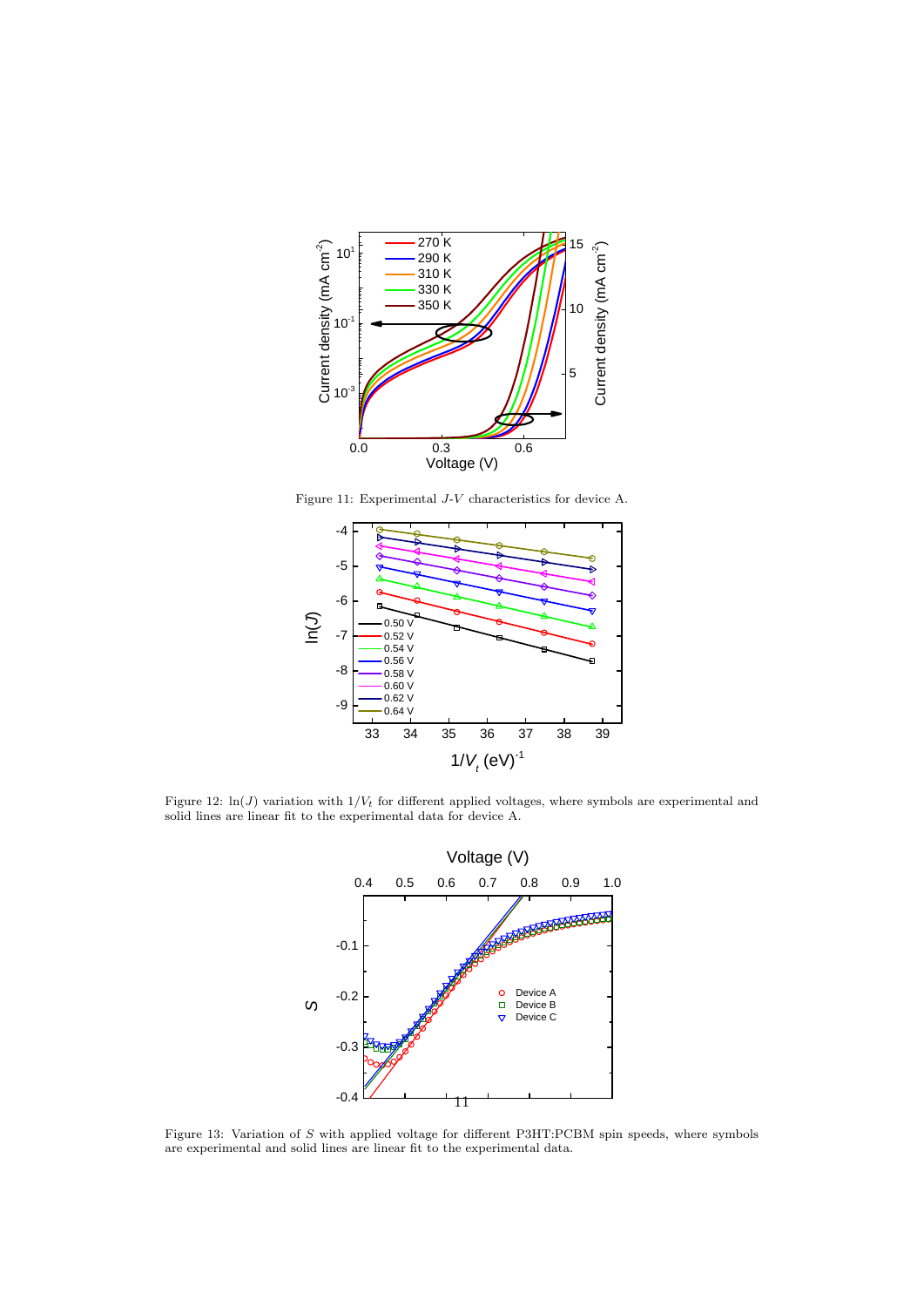#### 3.1. Model validation for experimental results

To check whether the experimental results follow the proposed model, we have to analyze the  $\ln(J)$  variation with  $1/V_t$  for different V. For  $0 < V < V'_{bi}$ , by considering  $\mu_n n_0 > \mu_p p_d$  and using Eq. [1](#page-1-1) and Eq. [9](#page-5-0) ln (*J*) can be written as

$$
\ln\left(J\right) = \ln\left[\frac{q\mu_n N_C \left(V_{bi}' - V\right)}{d}\right] + \frac{S}{V_t},\tag{17}
$$

where

<span id="page-11-0"></span>
$$
S = \frac{V - \phi_1}{\eta}.\tag{18}
$$

According to the proposed model  $\ln(J)$  varies linearly with  $1/V_t$  with a slope S being dependent on V. According to Eq. [\(18\)](#page-11-0), S varies linearly with V having a slope  $(1/\eta)$ equal to one and the intercept gives the value of one of the barrier potential  $(\phi_1)$ .

Table 1: The extracted parameters for P3HT:PCBM diode with different thickness.

<span id="page-11-1"></span>

| Device                      | η      | $\phi_{1/4}$<br>(eV) | $V_{bi}$<br>(V) | $\phi_{2/3}$<br>(eV) |
|-----------------------------|--------|----------------------|-----------------|----------------------|
| A                           | 0.9903 | 0.8087               | 0.660           | 0.2888               |
| B                           | 1.006  | 0.7826               | 0.661           | 0.2871               |
| $\mathcal{C}_{\mathcal{C}}$ | 1.004  | 0.7779               | 0.654           | 0.2795               |

The experimental variation of  $\ln(J)$  for Device A (symbols) is shown in Fig. [12](#page-10-1) and it confirm the linear variation of  $ln(J)$  with  $1/V_t$  for different applied voltages. Hence the experimental results are fitted with linear variation to find S and the intercept and this study is extended for Devices B and C. The variation of  $S$  with  $V$  is shown in Fig. [13,](#page-10-2) one can notice from the figure that for  $0.54 < V < 0.65$ , S varies linearly with V. Moreover the linear fit in that particular regime gives a slope which is nearly equal to one (Table [1\)](#page-11-1), which is in consistent with the proposed model. Hence this confirm the applicability of the proposed model on these experimental results. In addition we extract one of the barrier potential  $\phi_1$  (or  $\phi_4$ ) for different devices which is nearly equal to 0.8 eV as tabulated in Table [1.](#page-11-1)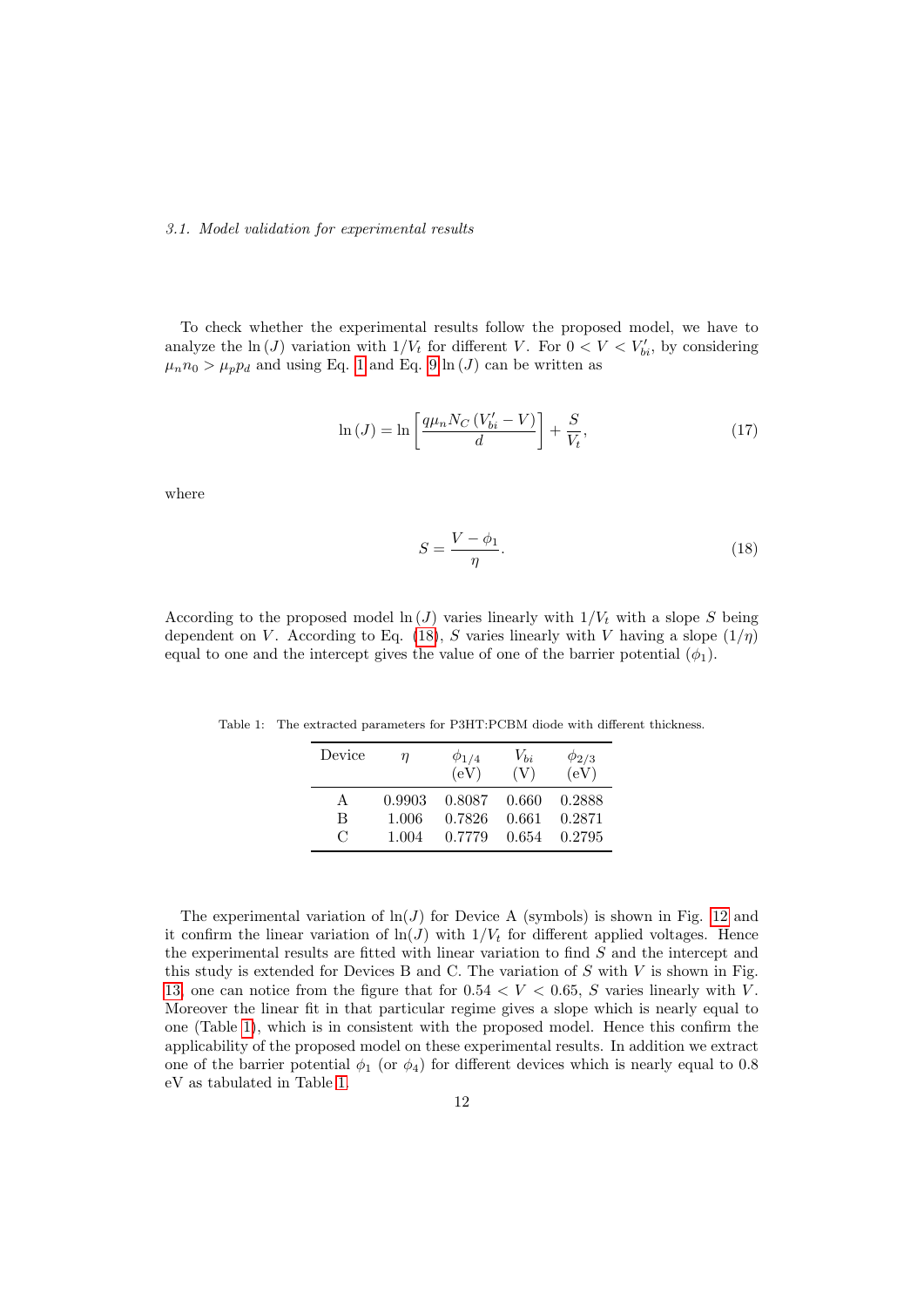

<span id="page-12-0"></span>Figure 14: Experimental G-V characteristics for device A.



<span id="page-12-1"></span>Figure 15: Experimental variation of  $V_\alpha$  with temperature for devices with different P3HT:PCBM thickness.

Using Eq. [\(10\)](#page-6-2), we obtain G-V plot for Device A, as shown in Fig. [14.](#page-12-0)  $V_{\alpha}$  is extracted from the peak position of G-V plot for different temperatures and shown in Fig. [15](#page-12-1) for different devices. Subsequently,  $V'_{bi}$ , calculated using Eq. [\(12\)](#page-7-2) for devices A,B and C, are shown in Fig. [16](#page-13-0) with symbols. As explained earlier, by solving Eq. [\(16\)](#page-9-0) in coherent manner,  $V_{bi}$  and  $\phi_3$  are extracted and presented in the Table [1.](#page-11-1)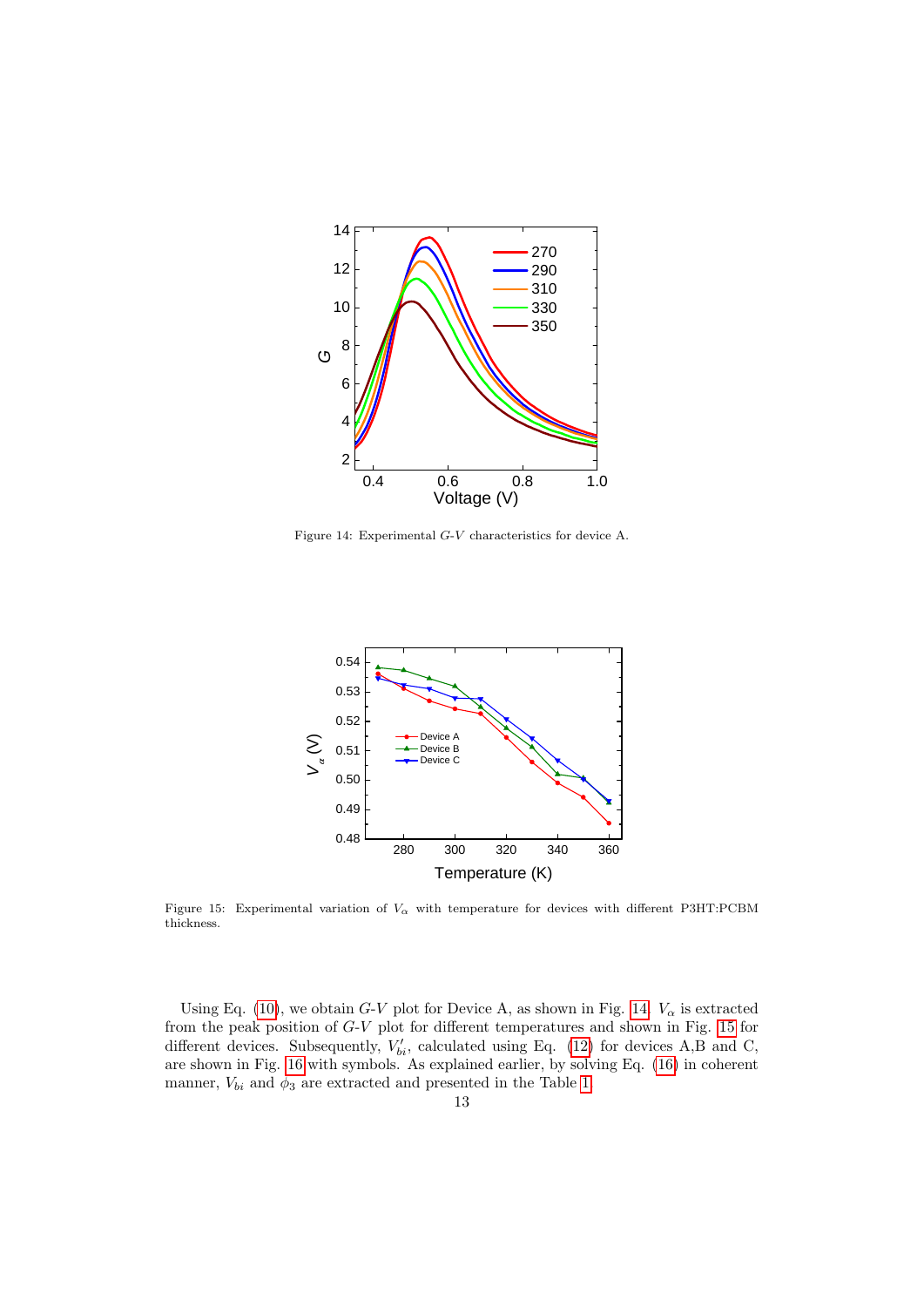

<span id="page-13-0"></span>Figure 16: Experimental variation of  $V'_{bi}$  with temperature for devices with different P3HT:PCBM thickness, where symbols are experimental and the solid lines are model.

It is important to note that the extracted values of  $V_{bi}$  are almost same for different thickness. Hence the  $V_{bi}$  obtained using the present model is independent of thickness, as expected. Moreover the extracted values of  $V_{bi}$  are in consistent with reported values for P3HT:PCBM device [\[10\]](#page-14-9), which validates our model and ensures the method of extracting built-in potential from J-V characteristics of organic diode or solar cell.

# 4. Conclusion

In summary, we developed analytic models for injected charge profile, J-V characteristics and  $V'_{bi}$ .  $V_{bi}$  is estimated using temperature dependent variation of  $V'_{bi}$ . The extracted values of  $V_{bi}$  are in good agreement with TCAD results. The extracted  $V_{bi}$